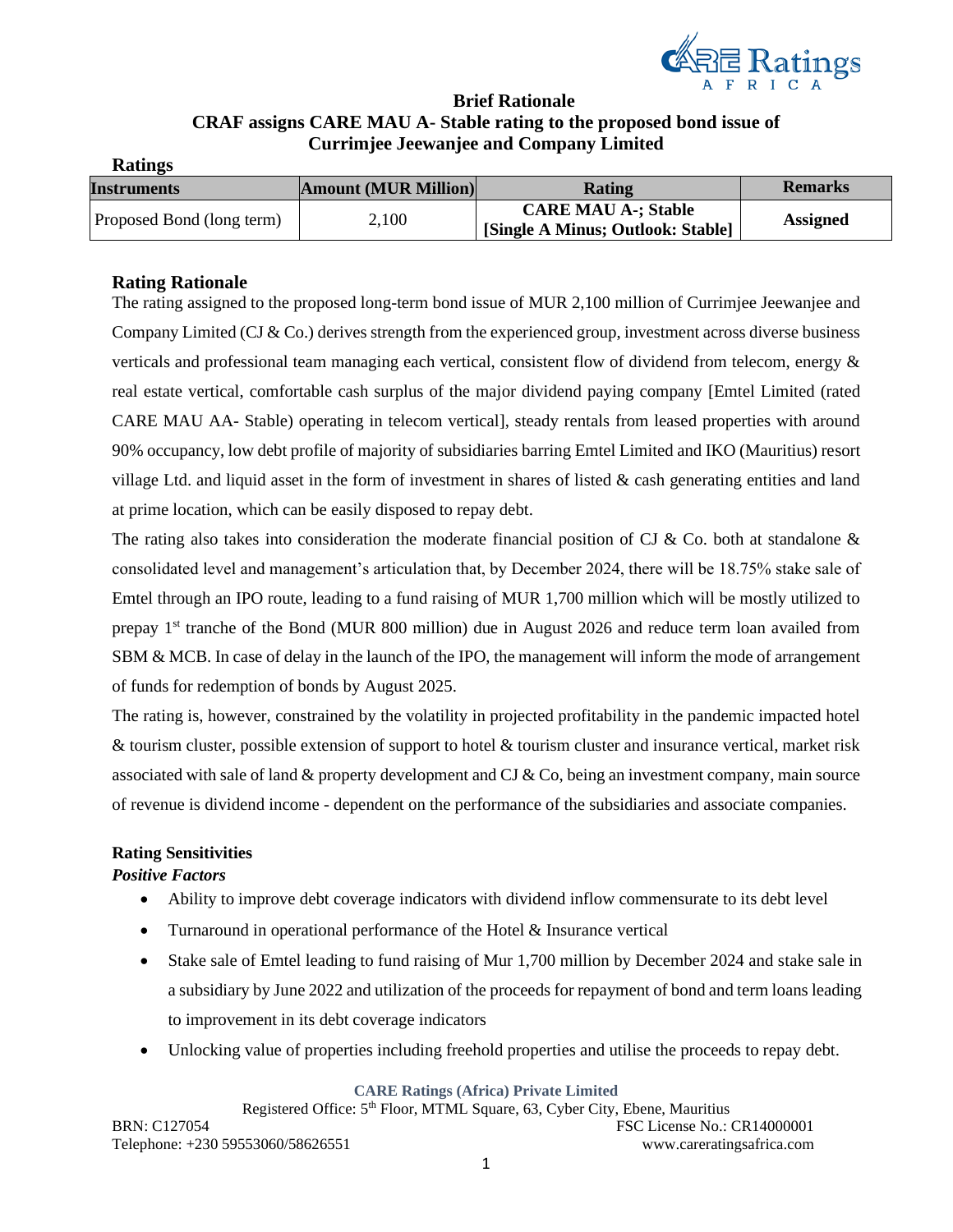

# *Negative Factors*

- Delay in envisaged equity raising proceeds through IPO of Emtel
- Additional investment in hospitality and financial sectors (above Mur 400 million)
- Additional debt at the company (above Mur 400 million)  $\&$  group level till the rated Bond is repaid in 5<sup>th</sup> year from its date of issue
- Deterioration in performance of any major subsidiary leading to support requirement from CJ  $&$  Co
- Deterioration in credit profile of Emtel

# **BACKGROUND**

Currimjee Jeewanjee and Company Limited (CJ & Co) was incorporated on 15 April 1948. Its shareholders are Currimjee Limited (62.95% stake) and Currimjee Jeewanjee Properties Ltd. (37.05% stake).

Currimjee Limited (formerly known as Fakhary Limited), 100% owned by Currimjee family, was founded in 1890 with more than 130 years of existence. It owns 99.75% stake of Currimjee Jeewanjee Properties Ltd.

Currimjee group was founded by Currimjee Jeewanjee –grandfather of Mr. Bashirali Currimjee (Chairman of CJ & Co). Mr. Anil C Currimjee is the Chairman of Currimjee Limited, the Managing Director of CJ & Co and Director in Currimjee Industries Limited.

**Currimjee Limited,** through its 2 main subsidiaries **- Currimjee Jeewanjee and Company Limited** and **Currimjee Industries Limited**, operates in 7 clusters - Telecoms, Media & IT, Real Estate, Tourism & Hospitality, Commerce & Financial Services, Energy, Food & Beverages and Home & Personal Care. The Currimjee Group's total income for FY20 was MUR 7,372 million with 7 clusters (MUR 7,550 million in FY19).

*Currimjee Jeewanjee & Co Limited* through its various subsidiaries operates in 5 clusters - Telecoms, Media & IT, Real Estate, Tourism & Hospitality, Commerce & Financial Services and Energy. The company primarily derives its revenue mainly as dividends from Emtel Limited (CARE MAU AA- Stable), Total (Mauritius) Ltd. & Ceejay Gas Ltd. and Compagnie Immobiliere Ltee. Currimjee Jeewanjee & Company Limited earned a total income of MUR 636 million in FY19 and MUR 389 million in FY20. Lower revenue in FY20 was due to lower up-streaming of dividend by the subsidiaries in order to be better prepared to face the challenges ensuing from the pandemic and maintain liquidity. Currimjee Jeewanjee & Company Limited and the various subsidiaries (Currimjee group) achieved a revenue of MUR 5,100 million in FY19 and MUR 4,900 million FY20.

As on December 31, 2020, Currimjee Jeewanjee and Company Limited had long term debt of MUR 2,964 million and working capital (overdraft and money market line) of MUR 296 million. In August 2021, CJ and Co. proposes to issue a Bond of MUR 2,100 million in various tenures ranging from 5 to 10 years.

**CARE Ratings (Africa) Private Limited**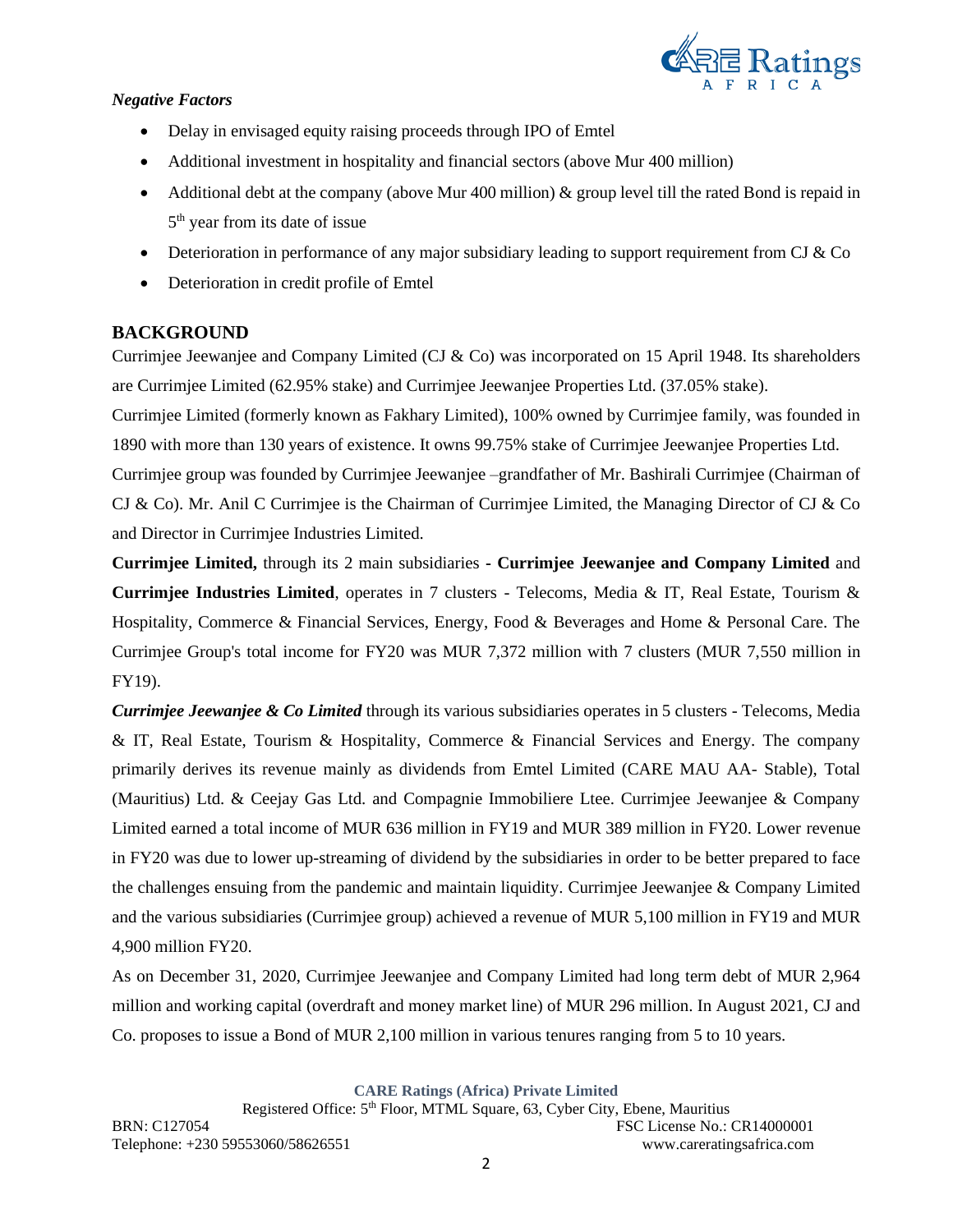

The Bond proceeds will be utilized for the following:

| <b>Purpose</b>                                                         | <b>Amount (Mur Million)</b> |
|------------------------------------------------------------------------|-----------------------------|
| Repayment of existing debt                                             | .700                        |
| Investment in Island Life Assurance (capital infusion)                 |                             |
| Investment in a Distribution Center (warehouse) and commercial project | 250                         |
| <b>Total</b>                                                           | 2,100                       |

Bond will be repaid partly from IPO issue of Emtel in FY24 and operational cashflow.

**IPO of Emtel Limited:** CJ & Co. holds 75.01% stake in Emtel Limited. In FY24, CJ & Co. proposes to raise fund through IPO of 18.75% of its stake in Emtel. The proceeds from the IPO will be used for repayment of the 1st Tranche of Bond issue (Mur 800 million) and part repayment of term loan with MCB and SBM. Part of the term loans from SBM and MCB will be repaid from disposal of stake in Ceejay Gas.

During discussion, the management articulated that in case of delay in IPO, CJ & Co. has investment in following liquid assets, which can also be liquidated to repay the Bonds.

- 1. Listed shares of Bharti Airtel & Airtel Africa
- 2. 75% stake in Emtel valued at more than Mur 6,000 million
- 3. Plots of land in Curepipe, Rose Hill, Phoenix and Port Louis
- 4. 44 arpents of land at Plaisance and 62 arpent freehold land near the hotel

## **Prospects**

CJ & Co's prospects depend on its ability to improve profitability in hospitality & insurance sector, and consistent dividend receipt from Emtel, MCR, Total and CIL. The rating is sensitive to the company's ability to maintain & improve profitability in dividend paying companies, additional investment in hospitality & financial sector, additional debt at company & group level and deterioration in performance of any major subsidiary leading to support requirement from CJ & Co. The rating is also dependent on successful IPO of CJ's stake in Emtel and stake sale in subsidiary in FY22 and utilization of the proceeds for debt repayment in  $CI & Co.$ 

#### **Disclaimer**

CARE Ratings (Africa) Private Limited ("CRAF")'s ratings are opinions on the likelihood of timely payment of the obligations under the rated instrument and are not recommendations to sanction, renew, disburse or recall the concerned bank facilities or to buy, sell or hold any security. CRAF's ratings do not convey suitability or price for the investor. CRAF's ratings do not constitute an audit on the rated entity. CRAF has based its ratings/outlooks on information obtained from sources believed by it to be accurate and reliable. CRAF does not, however, guarantee the accuracy, adequacy or completeness of any information and is not responsible for any errors or omissions or for the results obtained from the use of such information. Most entities whose bank facilities/instruments are rated by CRAF have paid a credit rating fee, based on the amount and type of bank facilities/instruments. CRAF may also have other commercial transactions with the entity.

In case of partnership/proprietary concerns, the rating /outlook assigned by CRAF is, inter-alia, based on the capital deployed by the partners/proprietor and the financial strength of the firm at present. The rating/outlook may undergo change in case of withdrawal of capital or the unsecured loans brought in by the partners/proprietor in addition to the financial performance and other relevant factors. CRAF is not responsible for any errors and states that it has no financial liability whatsoever to the users of CRAF's rating.

CRAF's ratings do not factor in any rating related trigger clauses as per the terms of the facility/instrument, which may involve acceleration of payments in case of rating downgrades. However, if any such clauses are introduced and if triggered, the ratings may see volatility and sharp downgrades.

## **CARE Ratings (Africa) Private Limited**

Registered Office: 5<sup>th</sup> Floor, MTML Square, 63, Cyber City, Ebene, Mauritius